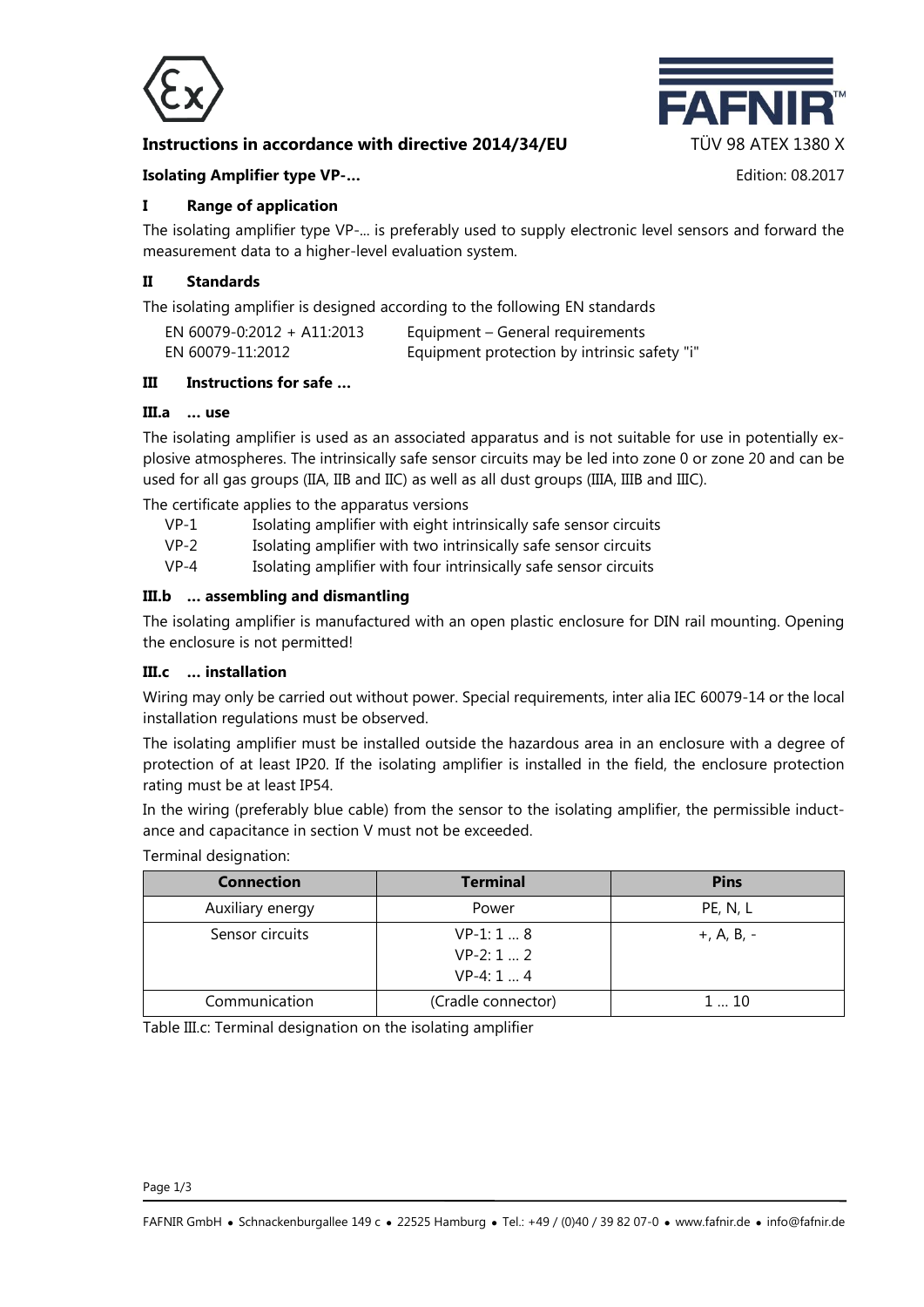



## **III.d … adjustment**

No Ex-relevant adjustments are necessary for the operation of the isolating amplifier.

### **III.e … putting into service**

Before putting into service, all devices must be checked for correct connection and installation. The electrical supply, including the connected devices, must be checked.

## **III.f … maintenance (servicing and emergency repair)**

The isolating amplifier is generally maintenance-free. In the case of a defect, this must be returned to the manufacturer FAFNIR or one of its agents.

There is a consistency with the requirements for the dielectric strength according to EN 60079-11, section 6.3.13 between the intrinsically safe sensor circuits and the auxiliary energy as well as the communication connection.

### **IV Equipment marking**

| 1 | Manufacturer:       | FAFNIR GmbH, 22525 Hamburg                                                                                                                 |
|---|---------------------|--------------------------------------------------------------------------------------------------------------------------------------------|
| 2 | Type designation:   | $VP$ -                                                                                                                                     |
| 3 | Certificate number: | TÜV 98 ATEX 1380 X                                                                                                                         |
| 4 | Ex marking:         | $\langle \epsilon_{\rm x} \rangle$<br>II $(1)$ G [Ex ia Ga] IIC<br>II $(1)$ D [Ex ia Da] IIIC                                              |
| 5 | CE marking:         | CE0044                                                                                                                                     |
| 6 | Technical data:     | $U_0 \leq 14.3 V$<br>$I_0 \leq 28 \text{ mA}$<br>$P_0 \leq 98 \text{ mW}$<br>$L_0 \leq 2mH$<br>$C_0 \leq 480$ nF<br>$+55 °C$<br>$T_a \leq$ |

Page 2/3